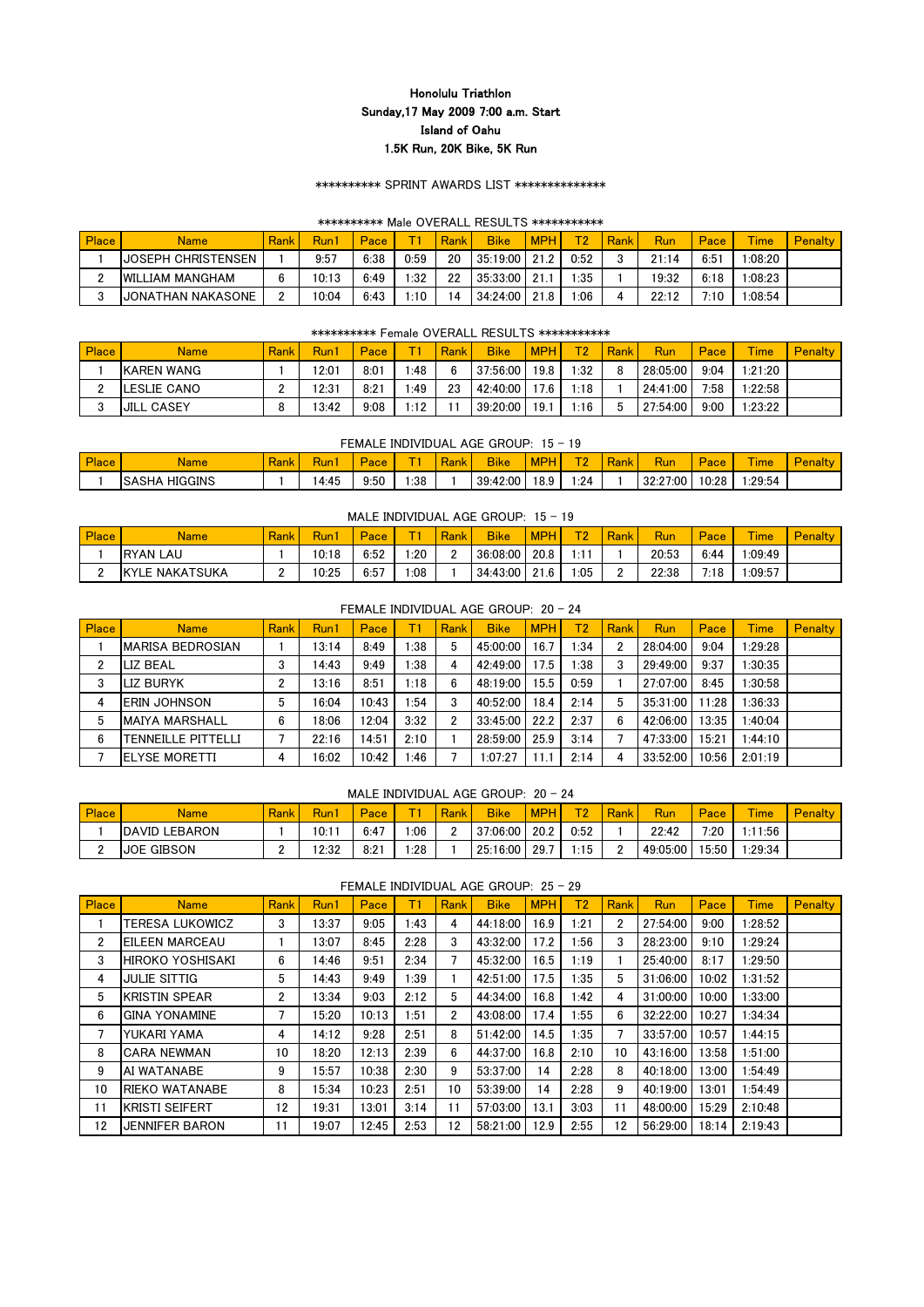## \*\*\*\*\*\*\*\*\*\* SPRINT AWARDS LIST \*\*\*\*\*\*\*\*\*\*\*\*\*\*

## MALE INDIVIDUAL AGE GROUP: 25 - 29

| <b>Place</b>   | <b>Name</b>                | Rank           | Run1  | <b>Pace</b> | Τ1   | <b>Rank</b>           | <b>Bike</b> | <b>MPH</b> | T <sub>2</sub> | <b>Rank</b> | <b>Run</b> | Pace  | <b>Time</b> | <b>Penalty</b> |
|----------------|----------------------------|----------------|-------|-------------|------|-----------------------|-------------|------------|----------------|-------------|------------|-------|-------------|----------------|
|                | MARK TAKAMURA              | 4              | 11:35 | 7:44        | 1:16 | $\mathbf{2}^{\prime}$ | 33:46:00    | 22.2       | 1:14           |             | 23:35      | 7:37  | 1:11:25     |                |
| $\overline{2}$ | TIM POROSKY                | 9              | 12:25 | 8:17        | 1:39 | 6                     | 36:59:00    | 20.3       | 1:15           | 2           | 24:17:00   | 7:50  | 1:16:33     |                |
| 3              | <b>DAVE JENSEN</b>         | 10             | 12:48 | 8:32        | 1:19 | 3                     | 33:49:00    | 22.2       | 1:38           | 10          | 28:02:00   | 9:03  | 1:17:35     |                |
| 4              | VINCENT NGUYEN             | 5              | 11:38 | 7:46        | 1:51 | 5                     | 36:58:00    | 20.3       | 1:31           | 7           | 26:24:00   | 8:31  | 1:18:20     |                |
| 5              | <b>MARK PENA</b>           | 7              | 12:11 | 8:08        | 1:26 | 8                     | 39:09:00    | 19.2       | 1:05           | 3           | 24:42:00   | 7:58  | 1:18:30     |                |
| 6              | <b>MAX SANDOVAL</b>        | 6              | 11:58 | 7:59        | 1:42 |                       | 38:07:00    | 19.7       | 1:27           | 5           | 25:41:00   | 8:17  | 1:18:54     |                |
| 7              | <b>ERIC STEIDLE</b>        | 8              | 12:14 | 8:10        | 1:30 | 9                     | 39:25:00    | 19         | 1:32           | 8           | 27:26:00   | 8:51  | 1:22:06     |                |
| 8              | <b>WATANABE FUJIO</b>      | 3              | 11:02 | 7:21        | 1:39 | 15                    | 43:15:00    | 17.3       | 1:33           | 6           | 25:46:00   | 8:19  | 1:23:12     |                |
| 9              | <b>CHRISTOPHER GUARINO</b> |                | 10:05 | 6:43        | 1:35 | 4                     | 35:02:00    | 21.4       | 1:07           | 15          | 37:24:00   | 12:04 | 1:25:11     |                |
| 10             | LIONEL CABRAL              | 13             | 13:39 | 9:06        | 1:53 | 10                    | 40:09:00    | 18.7       | 3:26           | 9           | 27:40:00   | 8:56  | 1:26:46     |                |
| 11             | <b>JUSTIN BARNES</b>       | 11             | 12:50 | 8:33        | 2:09 | 16                    | 45:43:00    | 16.4       | 2:00           | 4           | 25:13:00   | 8:09  | 1:27:53     |                |
| 12             | RANDAHL MATSUNO            | 14             | 14:14 | 9:29        | 1:25 | 14                    | 42:24:00    | 17.7       | 1:15           | 11          | 29:01:00   | 9:22  | 1:28:16     |                |
| 13             | <b>MARK BERGER</b>         | $\overline{2}$ | 10:50 | 7:13        | 1:27 |                       | 33:12:00    | 22.6       | 1:19           | 17          | 41:48:00   | 13:29 | 1:28:33     |                |
| 14             | <b>JOHN SHARKEY</b>        | 12             | 13:15 | 8:50        | 1:16 | 13                    | 41:32:00    | 18.1       | 1:35           | 12          | 32:16:00   | 10:25 | 1:29:52     |                |
| 15             | <b>RHONEE ROJAS</b>        | 15             | 14:36 | 9:44        | 1:20 | 12                    | 41:17:00    | 18.2       | 1:30           | 13          | 33:09:00   | 10:42 | 1:31:51     |                |
| 16             | <b>MARK RAU</b>            | 16             | 15:23 | 10:15       | 1:17 | 11                    | 40:35:00    | 18.5       | 1:18           | 14          | 34:25:00   | 11:07 | 1:32:55     |                |
| 17             | <b>BRETT LEMAHIEU</b>      | 17             | 17:18 | 11:32       | 2:33 | 17                    | 53:11:00    | 14.1       | 1:45           | 16          | 40:41:00   | 13:08 | 1:55:26     |                |

# FEMALE INDIVIDUAL AGE GROUP: 30 - 34

| Place | <b>Name</b>              | Rank | Run1     | Pace  | Τ1   | Rank | <b>Bike</b> | <b>MPH</b> | Τ2    | Rank           | <b>Run</b> | Pace  | <b>Time</b> | Penalty |
|-------|--------------------------|------|----------|-------|------|------|-------------|------------|-------|----------------|------------|-------|-------------|---------|
|       | YDIA MERTYRIS.           |      | 16:48    | 11:12 | ∣:46 |      | 40:01:00    | 18.7       | 1:36∶ | 5              | 35:46:00   | 11:33 | 1:35:54     |         |
| 2     | MELISSA FERNANDEZ        |      | 14:55    | 9:57  | 1:45 | 3    | 44:26:00    | 16.9       | 44:،  |                | 34:21:00   | 11:05 | 1:37:08     |         |
| 3     | <b>TRICIA KAVLE</b>      | 4    | 16:20    | 10:53 | 2:01 | 4    | 45:43:00    | 16.4       | 1:32  | 8              | 37:08:00   | 11:59 | 1:42:42     |         |
| 4     | <b>SAVANNAH ESTES</b>    | 2    | 16:01    | 10:41 | 2:00 |      | 47:27:00    | 15.8       | 2:06  | 4              | 35:33:00   | 11:28 | 1:43:04     |         |
| 5     | <b>VALARIE BROOKHART</b> | 3    | 16:02    | 10:41 | 1:58 | 8    | 47:28:00    | 15.8       | 2:08  | 3              | 35:30:00   | 11:28 | 1:43:04     |         |
| 6     | <b>JAMIE ORSI</b>        | 6    | 16:39    | 11:06 | 1:31 | 6    | 47:19:00    | 15.9       | 1:21  |                | 36:21:00   | 11:44 | 1:43:09     |         |
|       | <b>ROBIN WIELINS</b>     | 5    | 16:33    | 11:02 | 3:48 | 2    | 43:50:00    | 17.1       | 3:16  | 6              | 36:08:00   | 11:40 | 1:43:34     |         |
| 8     | DANETTE SHIPE            | 8    | 17:07    | 11:25 | 3:08 | 9    | 52:53:00    | 14.2       | 3:34  | $\overline{2}$ | 35:10:00   | 11:21 | 1:51:50     |         |
| 9     | LANA YOSHIMURA           | 9    | 21:35    | 14:24 | 1:25 | 5    | 47:01:00    | 16         | 2:38  | 9              | 47:39:00   | 15:23 | 2:00:16     |         |
| 10    | <b>CHRISTINA MULLER</b>  | 10   | 26:30:00 | 17:40 | 2:25 | 10   | 56:01:00    | 13.4       | 3:04  | 10             | 52:56:00   | 17:05 | 2:20:54     |         |

### MALE INDIVIDUAL AGE GROUP: 30 - 34

| <b>Place</b> | <b>Name</b>               | <b>Rank</b> | Run1  | Pace  |      | Rank | <b>Bike</b> | <b>MPH</b> | T2          | Rank | Run      | Pace  | <b>Time</b> | <b>Penalty</b> |
|--------------|---------------------------|-------------|-------|-------|------|------|-------------|------------|-------------|------|----------|-------|-------------|----------------|
|              | IKAIKA GILMAN             |             | 14:09 | 9:26  | l:19 |      | 37:20:00    | 20.1       | :49         |      | 28:22:00 | 9:09  | 1:22:57     |                |
|              | <b>BRAD MITCHELL</b>      |             | 13:36 | 9:04  | /:55 |      | 38:49:00    | 19.3       | $\cdot$ :34 | n    | 28:38:00 | 9:14  | 1:24:29     |                |
| 3            | <b>IJOSHUA OGUMA</b>      |             | 14:01 | 9:21  | :28  |      | 38:38:00    | 19.4       | 1:26        | ົ    | 30:01:00 | 9:41  | 1:25:33     |                |
|              | <b>IREGINALD PADILLA</b>  |             | 14:29 | 9:40  | ∟:55 |      | 37:55:00    | 19.8       | :53         |      | 33:18:00 | 10:45 | 1:29:29     |                |
| 5            | <b>IBRANDON DELA CRUZ</b> | 5           | 18:51 | 12:34 | 3:16 |      | 50:49:00    | 14.8       | 3:04        | 5    | 49:03:00 | 15:50 | 2:05:01     |                |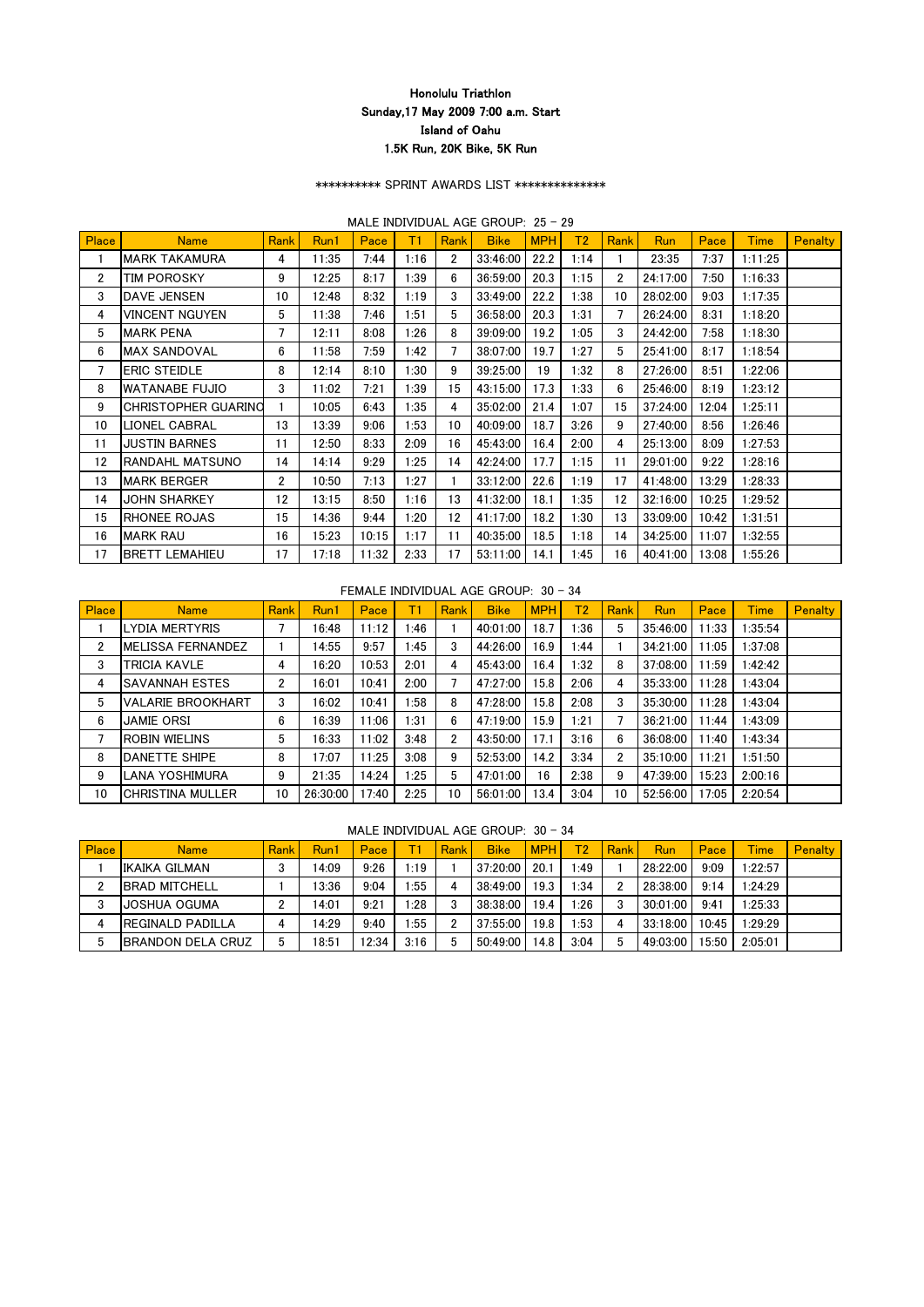## \*\*\*\*\*\*\*\*\*\* SPRINT AWARDS LIST \*\*\*\*\*\*\*\*\*\*\*\*\*\*

## FEMALE INDIVIDUAL AGE GROUP: 35 - 39

| Place          | <b>Name</b>            | <b>Rank</b>           | Run1     | Pace  | T1   | <b>Rank</b>           | <b>Bike</b> | <b>MPH</b> | T2   | <b>Rank</b>    | <b>Run</b> | Pace  | <b>Time</b> | <b>Penalty</b> |
|----------------|------------------------|-----------------------|----------|-------|------|-----------------------|-------------|------------|------|----------------|------------|-------|-------------|----------------|
|                | <b>MICHELLE WEST</b>   |                       | 14:20    | 9:34  | 2:05 | 4                     | 38:56:00    | 19.3       | 2:07 |                | 27:52:00   | 9:00  | 1:25:19     |                |
| $\overline{2}$ | JENNIFER WAITE         | 5                     | 15:51    | 10:34 | 2:22 | 3                     | 38:22:00    | 19.5       | 2:29 | 3              | 31:24:00   | 10:08 | 1:30:26     |                |
| 3              | ERI OKAWA              | 8                     | 16:09    | 10:46 | 1:55 | 8                     | 43:00:00    | 17.4       | 2:13 | 2              | 28:10:00   | 9:05  | 1:31:26     |                |
| 4              | <b>BETH ZUBOWICZ</b>   | 4                     | 15:49    | 10:33 | 2:23 | 6                     | 42:12:00    | 17.8       | 2:07 | 4              | 31:41:00   | 10:14 | 1:34:11     |                |
| 5              | <b>GABI JAKOBS</b>     | $\mathbf{2}^{\prime}$ | 14:45    | 9:50  | 1:46 | 5                     | 41:20:00    | 18.1       | 1:26 | 8              | 35:16:00   | 11:23 | 1:34:30     |                |
| 6              | LYNNETTE JOHNSON       | 6                     | 15:59    | 10:40 | 1:57 |                       | 42:27:00    | 17.7       | 2:01 | $\overline{7}$ | 34:11:00   | 11:02 | 1:36:33     |                |
| 7              | <b>SUZANNE AGASI</b>   | 9                     | 16:14    | 10:49 | 1:59 | 9                     | 43:49:00    | 17.1       | 2:19 | 6              | 32:50:00   | 10:36 | 1:37:08     |                |
| 8              | <b>SHANNON MURPHY</b>  | 7                     | 16:08    | 10:46 | 2:38 |                       | 36:33:00    | 20.5       | 3:08 | 11             | 43:10:00   | 13:56 | 1:41:36     |                |
| 9              | <b>REBEKAH LAMBERT</b> | 12                    | 19:28    | 12:59 | 2:01 | 12                    | 49:01:00    | 15.3       | 2:17 | 5              | 32:08:00   | 10:22 | 1:44:53     |                |
| 10             | ISUSANA JIMINEZ-GIBBS  | 10                    | 18:54    | 12:36 | 2:16 | 10                    | 44:36:00    | 16.8       | 1:54 | 9              | 38:11:00   | 12:19 | 1:45:47     |                |
| 11             | ANGELA TARANTO         | 3                     | 15:12    | 10:08 | 1:21 | $\mathbf{2}^{\prime}$ | 38:09:00    | 19.7       | 1:09 | 14             | 56:55:00   | 18:22 | 1:52:44     |                |
| 12             | CHRISTINE CAPULONG     | 11                    | 18:56    | 12:37 | 3:18 | 15                    | 52:08:00    | 14.4       | 2:34 | 10             | 42:56:00   | 13:51 | 1:59:49     |                |
| 13             | _ETICIA VARGAS         | 13                    | 20:36    | 13:44 | 2:23 | 14                    | 51:18:00    | 14.6       | 2:38 | 12             | 46:41:00   | 15:04 | 2:03:33     |                |
| 14             | <b>DEBBIE MARTENS</b>  | 14                    | 21:57    | 14:38 | 1:54 | 13                    | 50:42:00    | 14.8       | 1:45 | 13             | 47:17:00   | 15:16 | 2:03:33     |                |
| 15             | <b>NANCY DEGEETER</b>  | 15                    | 24:22:00 | 16:15 | 3:22 | 11                    | 46:51:00    | 16         | 3:52 | 15             | 59:05:00   | 19:04 | 2:17:31     |                |

## MALE INDIVIDUAL AGE GROUP: 35 - 39

| Place | <b>Name</b>            | Rank | Run1  | Pace  | Τ1   | Rank | <b>Bike</b> | <b>MPH</b> | T2   | Rank                  | <b>Run</b> | Pace  | <b>Time</b> | <b>Penalty</b> |
|-------|------------------------|------|-------|-------|------|------|-------------|------------|------|-----------------------|------------|-------|-------------|----------------|
|       | <b>ISHAWN WUSSOW</b>   |      | 11:52 | 7:55  | 2:10 | 2    | 36:11:00    | 20.7       | 2:01 |                       | 24:02:00   | 7:46  | 1:16:14     |                |
| 2     | <b>NATHAN HEDDEN</b>   | 2    | 12:22 | 8:15  | 1:59 |      | 34:16:00    | 21.9       | 2:01 | $\mathbf{2}^{\prime}$ | 26:44:00   | 8:38  | 1:17:20     |                |
| 3     | <b>JAMIE KLUBE</b>     | 3    | 12:39 | 8:26  | :40  | 3    | 36:23:00    | 20.6       | 1:38 | 3                     | 27:52:00   | 9:00  | 1:20:12     |                |
| 4     | <b>IEIJI YOSHIZAKI</b> | 5    | 13:31 | 9:01  | 2:40 | 5    | 37:53:00    | 19.8       | 2:40 | 6                     | 29:03:00   | 9:22  | 1:27:45     | 2:00           |
| 5     | ihirokazu miyamori     |      | 14:41 | 9:47  | 3:00 | 6    | 39:57:00    | 18.8       | 2:30 | 4                     | 28:04:00   | 9:04  | 1:28:11     |                |
| 6     | <b>ICEDRIC CAAGBAY</b> | 9    | 16:55 | 11:17 | 2:13 | 4    | 37:28:00    | 20         | 2:07 | 8                     | 31:26:00   | 10:09 | 1:30:07     |                |
|       | <b>STEVE SMORE</b>     | 6    | 13:59 | 9:19  | 1:58 | 9    | 44:35:00    | 16.8       | 1:59 | 5                     | 28:48:00   | 9:18  | 1:31:17     |                |
| 8     | <b>DIRK NOWACK</b>     | 8    | 14:49 | 9:53  | 1:20 | 8    | 42:41:00    | 17.6       | 1:15 | 9                     | 33:20:00   | 10:45 | 1:33:23     |                |
| 9     | <b>IKEIICHI TAJIMA</b> | 4    | 13:13 | 8:49  | 2:22 |      | 50:21:00    | 14.9       | 1:31 |                       | 31:00:00   | 10:00 | 1:38:25     |                |
| 10    | <b>JON YOSHINAGA</b>   | 10   | 17:58 | 11:59 | 1:33 |      | 40:34:00    | 18.5       | 1:23 | 10                    | 43:18:00   | 13:58 | 1:44:43     |                |
| 11    | <b>MATTHEW COKE</b>    | 11   | 19:04 | 12:43 | 3:26 | 10   | 50:17:00    | 14.9       | 3:50 | 11                    | 45:48:00   | 14:47 | 2:02:23     |                |

## FEMALE INDIVIDUAL AGE GROUP: 40 - 44

| Place          | <b>Name</b>              | <b>Rank</b> | Run1  | Pace  |      | Rank | <b>Bike</b> | <b>MPH</b> | T <sub>2</sub> | Rank | <b>Run</b> | Pace  | <b>Time</b> | <b>Penalty</b> |
|----------------|--------------------------|-------------|-------|-------|------|------|-------------|------------|----------------|------|------------|-------|-------------|----------------|
|                | IREBECCA REILLY          |             | 14:42 | 9:48  | 1:38 |      | 35:52:00    | 20.9       | l:45           | 4    | 36:01:00   | 11:37 | 1:29:57     |                |
| $\overline{2}$ | <b>MELISSA ZUPNER</b>    |             | 14:06 | 9:24  | 2:15 |      | 41:11:00    | 18.2       | 40:،           |      | 31:58:00   | 10:19 | 1:31:08     |                |
| 3              | <b>IMARGARET WORRALL</b> |             | 16:26 | 10:57 | 2:06 | 6    | 49:42:00    | 15.1       | l:26           | 2    | 32:17:00   | 10:25 | 1:41:56     |                |
| 4              | <b>IDIANA SUZUKI</b>     |             | 16:31 | 11:01 | 2:19 |      | 44:51:00    | 16.7       | 3:30           | 3    | 35:32:00   | 11:28 | 1:42:41     |                |
| 5              | ALAINA VALITE            |             | 15:48 | 10:32 | 2:43 | 4    | 45:02:00    | 16.7       | 2:43           | 5    | 36:56:00   | 1:55  | 1:43:09     |                |
| 6              | <b>IKATHERINE GOMEZ</b>  | 6           | 17:48 | 11:52 | 2:51 | 5    | 49:00:00    | 15.3       | :47            | 6    | 37:58:00   | 12:15 | 1:49:22     |                |
|                | <b>ISUSAN FREECE</b>     |             | 19:28 | 12:59 | 2:13 |      | 57:15:00    | 13.1       | 1:38           |      | 39:50:00   | 12:51 | 2:00:22     |                |
| 8              | JOANNE DESMOND           |             | 23:45 | 15:50 | :52  | 8    | 1:00:02     | 12.5       | ∴43            | 8    | 58:29:00   | 18:52 | 2:25:49     |                |

|  | MALE INDIVIDUAL AGE GROUP: $40 - 44$ |  |
|--|--------------------------------------|--|
|  |                                      |  |

| <b>Place</b> | <b>Name</b>           | <b>Rank</b> | Run1  | Pace  |      | Rank | <b>Bike</b> | <b>MPHI</b> | T2   | <b>Rank</b> | <b>Run</b> | Pace  | <b>Time</b> | <b>Penalty</b> |
|--------------|-----------------------|-------------|-------|-------|------|------|-------------|-------------|------|-------------|------------|-------|-------------|----------------|
|              | <b>RODOLFO VALITE</b> | 3           | 12:57 | 8:38  | 1:33 |      | 36:52:00    | 20.3        | 1:28 |             | 27:48:00   | 8:58  | 1:20:35     |                |
|              | <b>ALEX HO</b>        | n           | 12:55 | 8:37  | 2:14 |      | 33:33:00    | 22.4        | 2:11 | 5           | 31:33:00   | 10:11 | 1:22:23     |                |
| 3            | <b>AKIHIRO HIEI</b>   | 5           | 14:46 | 9:51  | 4:19 |      | 40:41:00    | 18.4        | 1:53 |             | 26:42:00   | 8:37  | 1:28:19     |                |
| 4            | <b>KAZUO SAKURADA</b> |             | 10:39 | 7:06  | 1:50 |      | 36:54:00    | 20.3        | 1:15 | 8           | 38:03:00   | 12:17 | 1:28:39     |                |
| 5            | <b>KEITH COGDILL</b>  |             | 15:25 | 10:17 | 2:20 |      | 40:40:00    | 18.4        | 1:47 | 3           | 28:43:00   | 9:16  | 1:28:53     |                |
| 6            | <b>DEVIN FUKUNAGA</b> | 6           | 15:15 | 10:10 | 1:18 |      | 37:58:00    | 19.8        | 1:18 | 6           | 35:50:00   | 11:34 | 1:31:39     |                |
|              | <b>DONN TAKAKI</b>    | 4           | 14:17 | 9:31  | 2:13 | 8    | 44:00:00    | 17          | 2:14 | 4           | 29:46:00   | 9:37  | 1:32:28     |                |
| 8            | <b>WAYLAND KWOCK</b>  | 8           | 19:12 | 12:48 | 2:24 |      | 40:54:00    | 18.3        | 1:42 |             | 37:32:00   | 12:07 | 1:41:42     |                |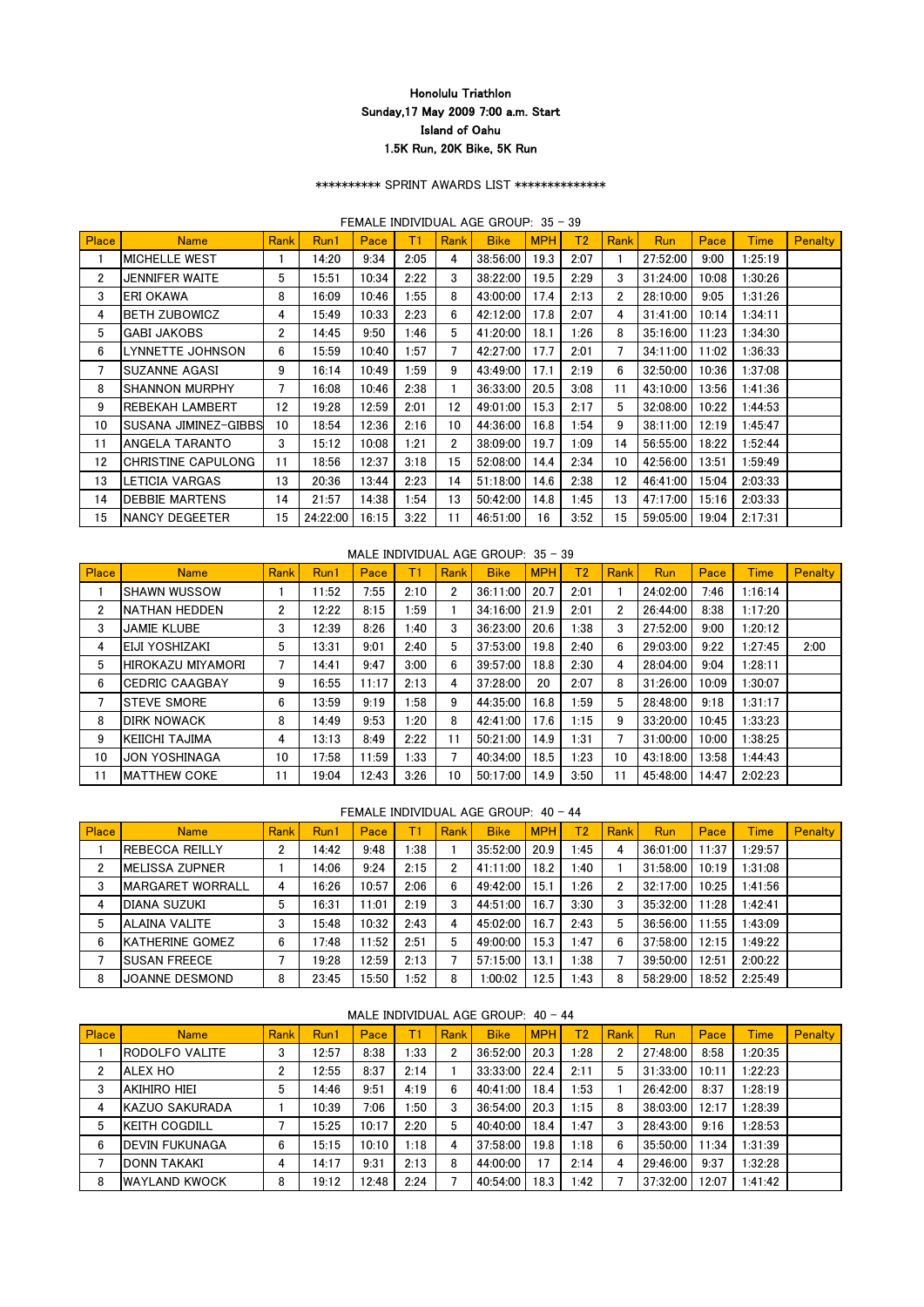## \*\*\*\*\*\*\*\*\*\* SPRINT AWARDS LIST \*\*\*\*\*\*\*\*\*\*\*\*\*\*

#### FEMALE INDIVIDUAL AGE GROUP: 45 - 49

| Place          | <b>Name</b>              | <b>Rank</b> | Run1     | Pace  |      | Rank | <b>Bike</b> | <b>MPH</b> | T <sub>2</sub> | Rank | <b>Run</b> | Pace  | Time    | <b>Penalty</b> |
|----------------|--------------------------|-------------|----------|-------|------|------|-------------|------------|----------------|------|------------|-------|---------|----------------|
|                | <b>JUDI BRUSETT</b>      | 4           | 16:09    | 10:46 | 1:51 | 2    | 39:10:00    | 19.1       | 1:39           |      | 33:10:00   | 10:42 | 1:31:56 |                |
| $\overline{2}$ | <b>CASANDRA DOWNEY</b>   |             | 15:19    | 10:13 | 1:44 | 4    | 39:39:00    | 18.9       | 49: ا          | 4    | 35:46:00   | 11:33 | 1:34:14 |                |
| 3              | ORELIE VILLARETE         | າ           | 15:36    | 10:24 | 2:26 |      | 39:30:00    | 19         | 2:15           | 3    | 35:20:00   | 11:24 | 1:35:04 |                |
| 4              | <b>BARBARA BLACKBURN</b> | 3           | 16:08    | 10:45 | 2:45 |      | 36:28:00    | 20.6       | 3:07           |      | 43:11:00   | 13:56 | 1:41:36 |                |
| 5              | terri tymn               | 6           | 16:57    | 11:18 | 2:29 | 6    | 49:17:00    | 15.2       | 2:42           | 5    | 37:04:00   | 11:58 | 1:48:27 |                |
| 6              | <b>KRISTA JOHNSON</b>    | 5           | 16:12    | 10:48 | 2:10 |      | 56:38:00    | 13.2       | 1:43           | 2    | 33:45:00   | 10:54 | :50:25  |                |
|                | <b>GAIL SLAWSON</b>      |             | 20:39    | 13:46 | 2:16 | 5    | 49:02:00    | 15.3       | l:59           | 6    | 43:00:00   | 13:52 | :56:54  |                |
| 8              | <b>IRIS TERASHIMA</b>    | 8           | 26:31:00 | 7:41  | 2:15 | 8    | 56:49:00    | 13.2       | 2:24           | 8    | 52:56:00   | 17:05 | 2:20:54 |                |

## MALE INDIVIDUAL AGE GROUP: 45 - 49

| Place          | <b>Name</b>            | Rank                  | Run1  | Pace  | T1   | Rank                  | <b>Bike</b> | <b>MPH</b> | T <sub>2</sub> | Rank           | <b>Run</b> | Pace  | <b>Time</b> | <b>Penalty</b> |
|----------------|------------------------|-----------------------|-------|-------|------|-----------------------|-------------|------------|----------------|----------------|------------|-------|-------------|----------------|
|                | <b>IELMER MANUEL</b>   |                       | 10:11 | 6:48  | 1:32 | $\mathbf{2}^{\prime}$ | 34:19:00    | 21.9       | 1:43           |                | 23:01      | 7:26  | 1:10:44     |                |
| $\overline{2}$ | <b>JAMES FRAIJO</b>    | $\mathbf{2}^{\prime}$ | 11:38 | 7:46  | 1:53 | 4                     | 34:54:00    | 21.5       | 1:53           | $\overline{2}$ | 25:29:00   | 8:14  | 1:15:46     |                |
| 3              | <b>MASA KOIZUMI</b>    | 4                     | 12:28 | 8:19  | 1:52 | 5                     | 35:48:00    | 20.9       | 1:46           | 3              | 26:07:00   | 8:26  | 1:17:59     |                |
| 4              | <b>ROY MATSUMOTO</b>   | 6                     | 13:23 | 8:56  | 1:52 | 10                    | 39:03:00    | 19.2       | 2:14           | 4              | 26:57:00   | 8:42  | 1:23:27     |                |
| 5              | <b>CARL VILLARETE</b>  | 5                     | 12:35 | 8:24  | 2:01 | 6                     | 36:13:00    | 20.7       | 2:02           | 6              | 30:56:00   | 9:59  | 1:23:46     |                |
| 6              | JOHN LUNNING           | 10                    | 15:02 | 10:01 | 2:17 | 3                     | 34:50:00    | 21.5       | 1:50           | 7              | 31:06:00   | 10:02 | 1:25:04     |                |
| 7              | <b>ANDY ANCHETA</b>    | 8                     | 14:12 | 9:28  | 2:52 |                       | 37:04:00    | 20.2       | 1:24           | 8              | 33:11:00   | 10:43 | 1:28:41     |                |
| 8              | ALAN KATO              | 9                     | 14:25 | 9:37  | 2:01 | 9                     | 37:58:00    | 19.8       | 2:05           | 9              | 33:47:00   | 10:54 | 1:30:14     |                |
| 9              | <b>IERNIE ENDAYA</b>   |                       | 14:11 | 9:28  | 2:02 |                       | 21:02       | 35.7       | 2:09           | 13             | 54:07:00   | 17:28 | 1:33:29     |                |
| 10             | <b>ROBERT CAMELLO</b>  | 3                     | 12:12 | 8:08  | 2:27 | 12                    | 50:56:00    | 14.7       | 2:16           | 5              | 27:03:00   | 8:44  | 1:34:52     |                |
| 11             | <b>ANDREW LANNING</b>  | 11                    | 15:43 | 10:29 | 2:21 | 8                     | 37:21:00    | 20.1       | 2:55           | 10             | 39:26:00   | 12:44 | 1:37:44     |                |
| 12             | <b>GERALD MARTENS</b>  | 13                    | 20:10 | 13:27 | 2:08 | 11                    | 46:00:00    | 16.3       | 2:09           | 12             | 42:42:00   | 13:47 | 1:53:08     |                |
| 13             | <b>EDWARD LEMAHIEU</b> | 12                    | 17:18 | 11:32 | 2:33 | 13                    | 53:11:00    | 14.1       | 1:44           | 11             | 40:42:00   | 13:08 | 1:55:27     |                |

### FEMALE INDIVIDUAL AGE GROUP: 50 - 54

| <b>Place</b> | <b>Name</b>           | Rank I | Run1  | Pace  |      | Rank | <b>Bike</b> | <b>MPH</b> | T2\  | Rank | <b>Run</b> | Pace  | <b>Time</b> | <b>Penalty</b> |
|--------------|-----------------------|--------|-------|-------|------|------|-------------|------------|------|------|------------|-------|-------------|----------------|
|              | <b>IYVETTE FLYNN</b>  |        | 14:00 | 9:20  | :40  |      | 43:21:00    | 17.3       | l:33 |      | 29:06:00   | 9:24  | 1:29:38     |                |
| C            | <b>IMYRIAM HAFELE</b> |        | 14:32 | 9:42  | 2:36 |      | 44:09:00    | 17         | :32  |      | 33:54:00   | 10:56 | 1:36:41     |                |
| 3            | IGINA MCANULTY        |        | 19:44 | 13:10 | 3:42 |      | 43:06:00    | 17.4       | 2:51 |      | 48:27:00   | 15:38 | 1:57:47     |                |
|              | <b>SUSAN KYLE</b>     |        | 19:29 | 13:00 | 2:56 |      | 51:24:00    | 14.6       | 3:23 |      | 42:53:00   | 13:50 | 2:00:03     |                |
| 5            | <b>ADRINA PHIPPS</b>  |        | 22:52 | 15:15 | 4:16 |      | 50:30:00    | 14.9       | 4:26 |      | 53:16:00   | 17:11 | 2:15:17     |                |

#### MALE INDIVIDUAL AGE GROUP: 50 - 54

| Place          | <b>Name</b>            | Rank | Run1  | Pace  |      | Rank | <b>Bike</b> | <b>MPH</b> | T <sub>2</sub> | Rank | Run      | Pace  | <b>Time</b> | Penalty |
|----------------|------------------------|------|-------|-------|------|------|-------------|------------|----------------|------|----------|-------|-------------|---------|
|                | <b>COLIN CHINN</b>     |      | 10:52 | 7:15  | :03  | 4    | 33:42:00    | 22.3       | :00            |      | 22:48    | 7:22  | 1:09:24     |         |
| $\overline{2}$ | <b>JOEL VANN</b>       | ŋ,   | 11:13 | 7:29  | 1:01 | 3    | 33:03:00    | 22.7       | 1:04           | ŋ.   | 23:43    | 7:39  | 1:10:01     |         |
| 3              | <b>RICHARD VARLEY</b>  | 4    | 12:05 | 8:04  | 1:19 |      | 32:15:00    | 23.3       | 1:25           | 4    | 25:03:00 | 8:05  | 1:12:05     |         |
| 4              | <b>JUNITO CLEMENTE</b> | 6    | 12:30 | 8:20  | 1:41 | 2    | 32:58:00    | 22.8       | .36            | 6    | 26:33:00 | 8:34  | 1:15:16     |         |
| 5              | <b>BUD RAINSBERGER</b> | 3    | 12:00 | 8:00  | 1:42 |      | 36:31:00    | 20.5       | 40:،           | 3    | 24:03:00 | 7:46  | 1:15:55     |         |
| 6              | <b>RON HELLER</b>      |      | 13:08 | 8:46  | 1:25 | 6    | 35:32:00    | 21.1       | 1:14           | 5    | 25:07:00 | 8:07  | 1:16:24     |         |
|                | <b>BOB VEGA</b>        | 9    | 15:24 | 10:16 | 2:53 | 8    | 41:25:00    | 18.1       | 2:37           |      | 33:56:00 | 10:57 | 1:36:13     |         |
| 8              | <b>RAY BORN</b>        | 8    | 15:19 | 10:13 | 2:03 | 9    | 43:44:00    | 17.1       | ∴37            | 8    | 37:30:00 | 12:06 | 1:40:11     |         |
| 9              | ISTEVE TORKILDSON      | 5    | 12:12 | 8:08  | 1:38 | 5    | 34:40:00    | 21.6       | 1:26           |      |          |       |             |         |

### FEMALE INDIVIDUAL AGE GROUP: 55 - 59

| <b>Place</b> | Name                     | <b>Rank</b> | Run1     | Pace      |            | Rank | <b>Bike</b> | <b>MPH</b> | $\P_2$ | <b>Rank</b> | Run      | Pace  | <b>Time</b> | Penalty |
|--------------|--------------------------|-------------|----------|-----------|------------|------|-------------|------------|--------|-------------|----------|-------|-------------|---------|
|              | <b>ICHARMAINE CANITE</b> |             | 16:04    | $10:43$ 1 | $\cdot 44$ |      | 40:57:00    | 18.3       | 1:31   |             | 32:37:00 | 10:32 | :32:51      |         |
|              | <b>ICAROLYN HALL</b>     |             | 7:09     | $11:26$ L | :53        |      | 39:45:00    | 18.9       | 2:26   |             | 38:09:00 | 12:19 | :39:20      |         |
| ◠            | <b>INANCY HOPKINS</b>    |             | 26:29:00 | 17:39     | 2:34       |      | 56:56:00    | 13.2       | 2:01   |             | 52:56:00 | 17:05 | 2:20:55     |         |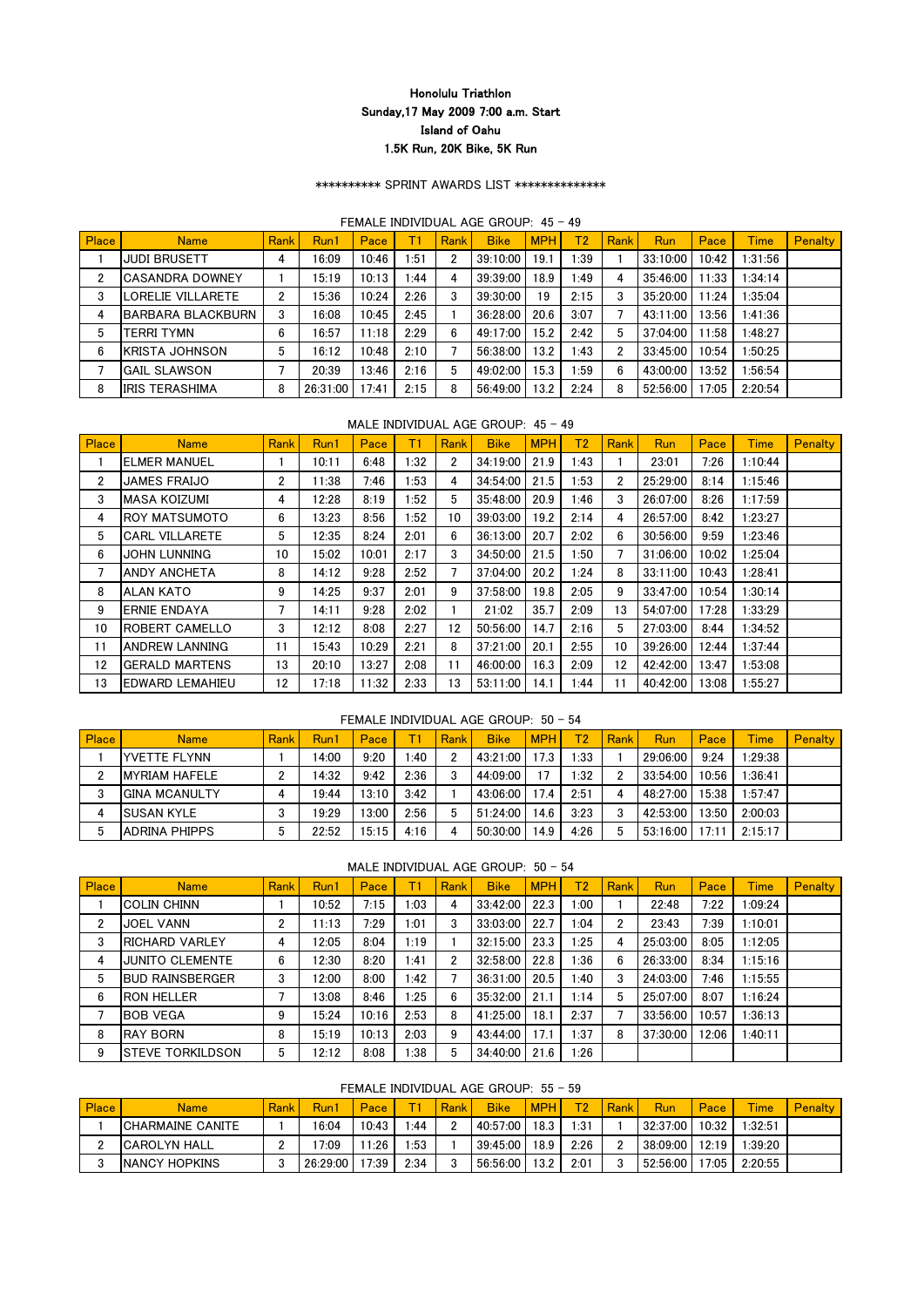## \*\*\*\*\*\*\*\*\*\* SPRINT AWARDS LIST \*\*\*\*\*\*\*\*\*\*\*\*\*\*

### MALE INDIVIDUAL AGE GROUP: 55 - 59

| Place | <b>Name</b>            | <b>Rank</b> | Run1  | Pace  |      | Rank | <b>Bike</b> | <b>MPH</b> | TO.  | Rank | Run      | Pace | <b>Time</b> | <b>Penalty</b> |
|-------|------------------------|-------------|-------|-------|------|------|-------------|------------|------|------|----------|------|-------------|----------------|
|       | <b>THOMAS CUMMINGS</b> |             | 1:55  | 7:57  | 1:37 |      | 32:53:00    | 22.8       | 1:22 |      | 23:54    | 7:43 | 1:11:40     |                |
| c     | <b>IMICHAEL LORNE</b>  |             | 12:20 | 8:13  | 1:14 |      | 37:41:00    | 19.9       | 1:17 |      | 25:38:00 | 8:16 | 1:18:08     |                |
| ≘     | <b>JADRIAN LAU</b>     |             | 5:03  | 10:02 | l:25 |      | 40:31:00    | 18.5       | 1:17 |      | 29:51:00 | 9:38 | :28:05      |                |
|       | <b>ICLIFFORD HONG</b>  |             | 14:06 | 9:24  | 3:37 |      | 39:56:00    | 18.8       | 3:14 |      | 29:10:00 | 9:25 | :30:02      |                |

## MALE INDIVIDUAL AGE GROUP:  $60 - 64$

| <b>Place</b> | <b>Name</b>               | Rank | Run1  | Pace  |      | Rank | <b>Bike</b> | <b>MPH</b> | TO.  | Rank | <b>Run</b> | Pace  | <b>Time</b> | <b>Penalty</b> |
|--------------|---------------------------|------|-------|-------|------|------|-------------|------------|------|------|------------|-------|-------------|----------------|
|              | <b>IYASUHIKO MIYAHARA</b> |      | 15:10 | 10:07 | :59  |      | 39:49:00    | 18.8       | 2:12 |      | 35:02:00   | 11:18 | :34:10      |                |
| ◠            | <b>JOE WILLIAMS</b>       |      | 14:33 | 9:42  | 2:03 |      | 44:30:00    | 16.9       | :20  |      | 35:10:00   | 1:21  | 1:37:34     |                |
|              | <b>IPAUL GOODRICH</b>     |      | 15:27 | 10:18 | 1:37 |      | 40:41:00    | 18.4       | :55  |      |            |       |             |                |

#### FEMALE INDIVIDUAL AGE GROUP: 60 - 64

| <b>Place</b> | Name                             | <b>Rank</b> | $\overline{\phantom{a}}$<br><b>Run</b> | $\sim$<br>$\overline{\mathbf{a}}$<br>ace | $\sim$ | .<br><b>Rank</b> | <b>Bike</b> | <b>MPP</b> | T <sub>0</sub> | $\sim$<br><b>Run</b> | Pace  | <b>Contract Contract</b><br><b>Ime</b> | Par<br>enait |
|--------------|----------------------------------|-------------|----------------------------------------|------------------------------------------|--------|------------------|-------------|------------|----------------|----------------------|-------|----------------------------------------|--------------|
|              | <b>IRINA</b><br>$\land$ WESTCOTT |             | 19:05                                  | 12.44                                    | 2:53   |                  | 46:27:00    | 16.1       | 3:09           | 45:05:00             | 14:33 | :56:38                                 |              |

### MALE INDIVIDUAL AGE GROUP: 65 - 69

| <b>Place</b><br>iace | Name                                 | $\sim$<br>19 M<br>NGH. | w              | <b>Service</b><br>au | -                  | $\sim$ | <b>OII</b><br>ыке |      | $ \sim$<br>. . | $\overline{\phantom{a}}$<br><b><i><u>Property</u></i></b> | <b>Rul</b> | Pace. | <b><i><u>Property</u></i></b><br><b>Ime</b> | $\overline{\phantom{a}}$<br><b>Contract Contract Contract</b> |
|----------------------|--------------------------------------|------------------------|----------------|----------------------|--------------------|--------|-------------------|------|----------------|-----------------------------------------------------------|------------|-------|---------------------------------------------|---------------------------------------------------------------|
|                      | <b>SEL</b><br>WAL<br><b>DAN</b><br>◝ |                        | 16.25<br>'6.Zວ | $- -$<br>.<br>v.v    | 2.47<br>$\sim$ . T |        | 36:49:00          | 20.4 | 2:39<br>◠      |                                                           | 30:48:00   | 9:56  | :29:26                                      |                                                               |

### Athina INDIVIDUAL AGE GROUP: 1 - 99

| <b>Place</b> | Name                      | <b>Rank</b> | Run1  | Pace |      | Rank | <b>Bike</b> | <b>MPH</b> | πn   | Rank | Run      | Pace | <b>Time</b> | <b>Penalty</b> |
|--------------|---------------------------|-------------|-------|------|------|------|-------------|------------|------|------|----------|------|-------------|----------------|
|              | <b>ILYDIA MERTYRIS</b>    |             | 16:48 | 5:25 | :46  |      | 40:01:00    | 37.5       | :36  |      | 35:46:00 | 5:47 | :35:54      |                |
|              | <b>ISHANNON MURPHY</b>    |             | 16:08 | 5:13 | 2:38 |      | 36:33:00    | 41         | 3:08 |      | 43:10:00 | 6:58 | 1:41:36     |                |
|              | <b>IBARBARA BLACKBURN</b> |             | 16:08 | 5:12 | 2:45 |      | 36:28:00    | 41.1       | 3:07 |      | 43:11:00 | 6:58 | :41:36      |                |

|              | F-Mil INDIVIDUAL AGE GROUP: 1<br>- 99                                                                                                   |  |       |      |      |  |               |      |      |  |          |      |         |  |  |
|--------------|-----------------------------------------------------------------------------------------------------------------------------------------|--|-------|------|------|--|---------------|------|------|--|----------|------|---------|--|--|
| <b>Place</b> | T2'<br><b>MPH</b><br><b>Rank</b><br><b>Bike</b><br>Run1<br>Rank<br>Rank<br>Time<br>Run<br>Pace<br>Pace<br><b>Penalty</b><br><b>Name</b> |  |       |      |      |  |               |      |      |  |          |      |         |  |  |
|              | <b>IREBECCA REILLY</b>                                                                                                                  |  | 14:42 | 4:45 | 83∷، |  | 35:52:00 41.8 |      | 45:۱ |  | 36:01:00 | 5:49 | 1:29:57 |  |  |
|              | YNNETTE JOHNSON.                                                                                                                        |  | 15:59 | 5:10 | 1:57 |  | 42:27:00      | 35.3 | 2:01 |  | 34:11:00 | 5:31 | 1:36:33 |  |  |
|              | ISAVANNAH ESTES                                                                                                                         |  | 16:01 | 5:10 | 2:00 |  | 47:27:00 31.6 |      | 2:06 |  | 35:33:00 | 5:44 | 1:43:04 |  |  |

### M-Mil INDIVIDUAL AGE GROUP: 1 - 99

| <b>Place</b> | <b>Name</b>                 | <b>Rank</b> | Run1  | Pace |       | Rank | <b>Bike</b> | <b>MPH</b> | $\overline{10}$ | Rank | Run      | Pace | <b>Time</b> | <b>Penalty</b> |
|--------------|-----------------------------|-------------|-------|------|-------|------|-------------|------------|-----------------|------|----------|------|-------------|----------------|
|              | <b>ISHAWN WUSSOW</b>        |             | 1:52  | 3:50 | 2:10  |      | 36:11:00    | 41.5       | 2:01            |      | 24:02:00 | 3:53 | :16:14      |                |
| n            | <b>IVINCENT NGUYEN</b>      |             | 1:38  | 3:46 | :51   |      | 36:58:00    | 40.6       | :31             |      | 26:24:00 | 4:16 | 1:18:20     |                |
| $\sim$       | <b>ICHRISTOPHER GUARINO</b> |             | 10:05 | 3:15 | .35∶، |      | 35:02:00    | 42.8       | :07             |      | 37:24:00 | 6:02 | :25:11      |                |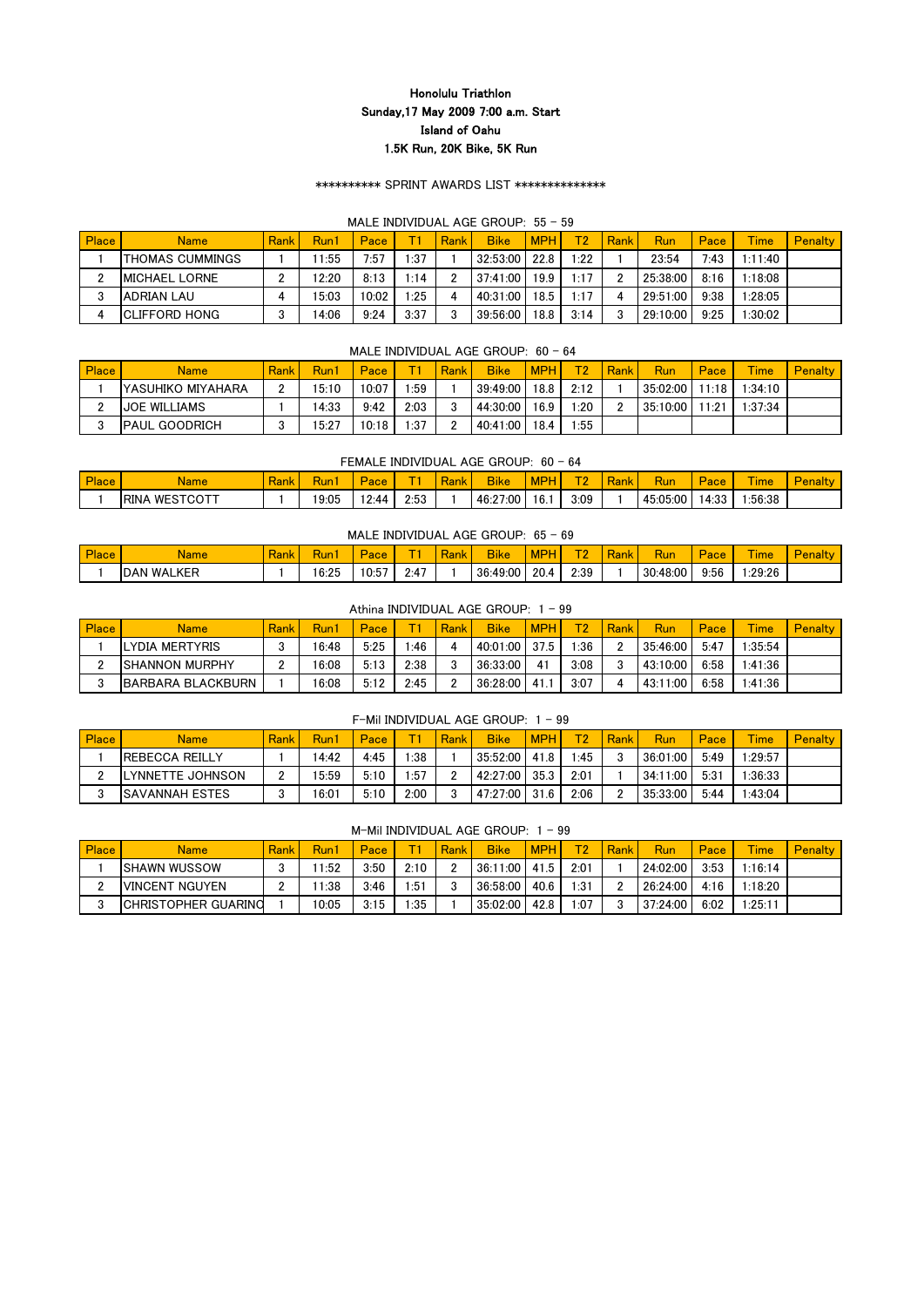| Place | No. | <b>Name</b>            | Div.           | <b>Div</b>    | Rank    | Run1  | Pace | <b>TRANS</b> | Rank | <b>Bike</b> | <b>MPH</b> | <b>TRANS</b> | Rank | Run   | Pace  | Time    | <b>Penalty</b> |
|-------|-----|------------------------|----------------|---------------|---------|-------|------|--------------|------|-------------|------------|--------------|------|-------|-------|---------|----------------|
|       | 182 | JOSEPH CHRISTENSEN     |                | <b>M*****</b> |         | 9:57  | 6:38 | 0:59         | 22   | 35:19       | 21.2       | 0:52         |      | 21:14 | 6:51  | 1:08:20 |                |
|       | 204 | <b>WILLIAM MANGHAM</b> | 2              | <b>M*****</b> |         | 10:13 | 6:49 | 1:32         | 24   | 35:33       | 21.1       | 1:35         |      | 19:32 | 6:18  | 1:08:23 |                |
| 13    | 175 | JONATHAN NAKASONE      | 3              | <b>M*****</b> |         | 10:04 | 6:43 | 1:10         | 16   | 34:24       | 21.8       | 1:06         |      | 22:12 | 7:10  | 1:08:54 |                |
|       | 114 | <b>COLIN CHINN</b>     |                | $M50 - 54$    | 11      | 10:52 | 7:15 | 1:03         | 10   | 33:42       | 22.3       | 1:00         |      | 22:48 | 7:22  | 1:09:24 |                |
| 5     | 184 | <b>RYAN LAU</b>        |                | $M15 - 19$    |         | 10:18 | 6:52 | 1:20         | 27   | 36:08       | 20.8       | 1:11         |      | 20:53 | 6:44  | 1:09:49 |                |
|       | 183 | <b>KYLE NAKATSUKA</b>  |                | $M15 - 19$    |         | 10:25 | 6:57 | 1:08         | 18   | 34:43       | 21.6       | 1:05         |      | 22:38 | 7:18  | 1:09:57 |                |
|       | 117 | <b>JOEL VANN</b>       |                | $M50 - 54$    | 13      | 11:13 | 7:29 | 1:01         |      | 33:03       | 22.7       | 1:04         | 10   | 23:43 | 7:39  | 1:10:01 |                |
| 8     | 122 | <b>ELMER MANUEL</b>    |                | M45-49        |         | 10:11 | 6:48 | 1:32         | 15   | 34:19       | 21.9       | 1:43         | 8    | 23:01 | 7:26  | 1:10:44 |                |
| 9     | 178 | <b>MARK TAKAMURA</b>   |                | $M25 - 29$    | 14      | 11:35 | 7:44 | 1:16         | 12   | 33:46       | 22.2       | 1:14         | 19   | 23:35 | 7:37  | 1:11:25 |                |
| 10    | 106 | THOMAS CUMMINGS        |                | M55-59        | 18      | 11:55 | 7:57 | 1:37         |      | 32:53       | 22.8       | 1:22         | 11   | 23:54 | 7:43  | 1:11:40 |                |
| 11    | 180 | <b>DAVID LEBARON</b>   |                | $M20 - 24$    |         | 10:11 | 6:47 | 1:06         | 41   | 37:06       | 20.2       | 0:52         |      | 22:42 | 7:20  | 1:11:56 |                |
| 12    | 109 | <b>RICHARD VARLEY</b>  |                | $M50 - 54$    | 22      | 12:05 | 8:04 | 1:19         |      | 32:15       | 23.3       | 1:25         | 17   | 25:03 | 8:05  | 1:12:05 |                |
| 13    | 116 | <b>JUNITO CLEMENTE</b> |                | $M50 - 54$    | 31      | 12:30 | 8:20 | 1:41         |      | 32:58       | 22.8       | 1:36         | 27   | 26:33 | 8:34  | 1:15:16 |                |
| 14    | 128 | <b>JAMES FRAIJO</b>    |                | M45-49        | 15      | 11:38 | 7:46 | 1:53         | 20   | 34:54       | 21.5       | 1:53         | 20   | 25:29 | 8:14  | 1:15:46 |                |
| 15    | 193 | <b>BUD RAINSBERGER</b> |                | $M50 - 54$    | 20      | 12:00 | 8:00 | 1:42         | 33   | 36:31       | 20.5       | 1:40         | 13   | 24:03 | 7:46  | 1:15:55 |                |
| 16    | 148 | <b>SHAWN WUSSOW</b>    |                | M-MIL         | 17      | 11:52 | 7:55 | 2:10         | 28   | 36:11       | 20.7       | 2:01         | 12   | 24:02 | 7:46  | 1:16:14 |                |
| 17    | 107 | <b>RON HELLER</b>      |                | M50-54        | 41      | 13:08 | 8:46 | 1:25         | 23   | 35:32       | 21.1       | 1:14         | 18   | 25:07 | 8:07  | 1:16:24 |                |
| 18    | 176 | <b>TIM POROSKY</b>     |                | $M25 - 29$    | 29      | 12:25 | 8:17 | 1:39         | 39   | 36:59       | 20.3       | 1:15         | 14   | 24:17 | 7:50  | 1:16:33 |                |
| 19    | 147 | <b>NATHAN HEDDEN</b>   |                | M35-39        | 28      | 12:22 | 8:15 | 1:59         | 14   | 34:16       | 21.9       | 2:01         | 29   | 26:44 | 8:38  | 1:17:20 |                |
| 20    | 215 | <b>DAVE JENSEN</b>     |                | $M25 - 29$    | 36      | 12:48 | 8:32 | 1:19         | 13   | 33:49       | 22.2       | 1:38         | 41   | 28:02 | 9:03  | 1:17:35 |                |
| 21    | 203 | <b>MASA KOIZUMI</b>    |                | M45-49        | 30      | 12:28 | 8:19 | 1:52         | 25   | 35:48       | 20.9       | 1:46         | 25   | 26:07 | 8:26  | 1:17:59 |                |
| 22    | 105 | <b>MICHAEL LORNE</b>   | $\overline{2}$ | $M55 - 59$    | 27      | 12:20 | 8:13 | 1:14         | 45   | 37:41       | 19.9       | 1:17         | 21   | 25:38 | 8:16  | 1:18:08 |                |
| 23    | 165 | <b>VINCENT NGUYEN</b>  |                | M-MIL         | 16      | 11:38 | 7:46 | 1:51         | 38   | 36:58       | 20.3       | 1:31         | 26   | 26:24 | 8:31  | 1:18:20 |                |
| 24    | 216 | <b>MARK PENA</b>       |                | $M25 - 29$    | 23      | 12:11 | 8:08 | 1:26         | 58   | 39:09       | 19.2       | 1:05         | 16   | 24:42 | 7:58  | 1:18:30 |                |
| 25    | 164 | <b>MAX SANDOVAL</b>    |                | $M25 - 29$    | 19      | 11:58 | 7:59 | 1:42         | 151  | 38:07       | 19.7       | 1:27         | 23   | 25:41 | 8:17  | 1:18:54 |                |
| 26    | 213 | <b>JAMIE KLUBE</b>     |                | M35-39        | 35      | 12:39 | 8:26 | 1:40         | 31   | 36:23       | 20.6       | 1:38         | 37   | 27:52 | 9:00  | 1:20:12 |                |
| 27    | 131 | RODOLFO VALITE         |                | $M40 - 44$    | 39      | 12:57 | 8:38 | 1:33         | 36   | 36:52       | 20.3       | 1:28         | 36   | 27:48 | 8:58  | 1:20:35 |                |
| 28    | 202 | KAREN WANG             |                | F∗∗∗∗∗        | 21      | 12:01 | 8:01 | 1:48         | 48   | 37:56       | 19.8       | 1:32         | 44   | 28:05 | 9:04  | 1:21:20 |                |
| 29    | 169 | ERIC STEIDLE           |                | M25-29        | 26      | 12:14 | 8:10 | 1:30         | 161  | 39:25       | 19.0       | 1:32         | 33   | 27:26 | 8:51  | 1:22:06 |                |
| 30    | 132 | <b>ALEX HO</b>         |                | M40-44        | 38      | 12:55 | 8:37 | 2:14         | 9    | 33:33       | 22.4       | 2:11         | 67   | 31:33 | 10:11 | 1:22:23 |                |
| 31    | 186 | <b>TAKEO YOKOSE</b>    |                |               | 53      | 13:50 | 9:13 | 2:11         | 30   | 36:19       | 20.7       | 2:47         | 34   | 27:26 | 8:51  | 1:22:31 |                |
| 32    | 157 | <b>IKAIKA GILMAN</b>   |                | $M30 - 34$    | 59      | 14:09 | 9:26 | 1:19         | 42   | 37:20       | 20.1       | 1:49         | 46   | 28:22 | 9:09  | 1:22:57 |                |
| 33    | 210 | LESLIE CANO            |                | <b>F*****</b> | 32      | 12:31 | 8:21 | 1:49         | 88   | 42:40       | 17.6       | 1:18         | 15   | 24:41 | 7:58  | 1:22:58 |                |
| 34    | 207 | <b>WATANABE FUJIO</b>  |                | $M25 - 29$    | $12 \,$ | 11:02 | 7:21 | 1:39         | 95   | 43:15       | 17.3       | 1:33         | 24   | 25:46 | 8:19  | 1:23:12 |                |
| 35    | 191 | <b>JILL CASEY</b>      |                | <b>F*****</b> | 52      | 13:42 | 9:08 | 1:12         | 60   | 39:20       | 19.1       | 1:16         | 39   | 27:54 | 9:00  | 1:23:22 |                |
| 36    | 118 | ROY MATSUMOTO          |                | M45-49        | 46      | 13:23 | 8:56 | 1:52         | 57   | 39:03       | 19.2       | 2:14         | 30   | 26:57 | 8:42  | 1:23:27 |                |
| 37    | 123 | <b>CARL VILLARETE</b>  |                | M45-49        | 34      | 12:35 | 8:24 | 2:01         | 29   | 36:13       | 20.7       | 2:02         | 60   | 30:56 | 9:59  | 1:23:46 |                |
| 38    | 159 | <b>BRAD MITCHELL</b>   |                | $M30 - 34$    | 49      | 13:36 | 9:04 | 1:55         | 55   | 38:49       | 19.3       | 1:34         | 48   | 28:38 | 9:14  | 1:24:29 |                |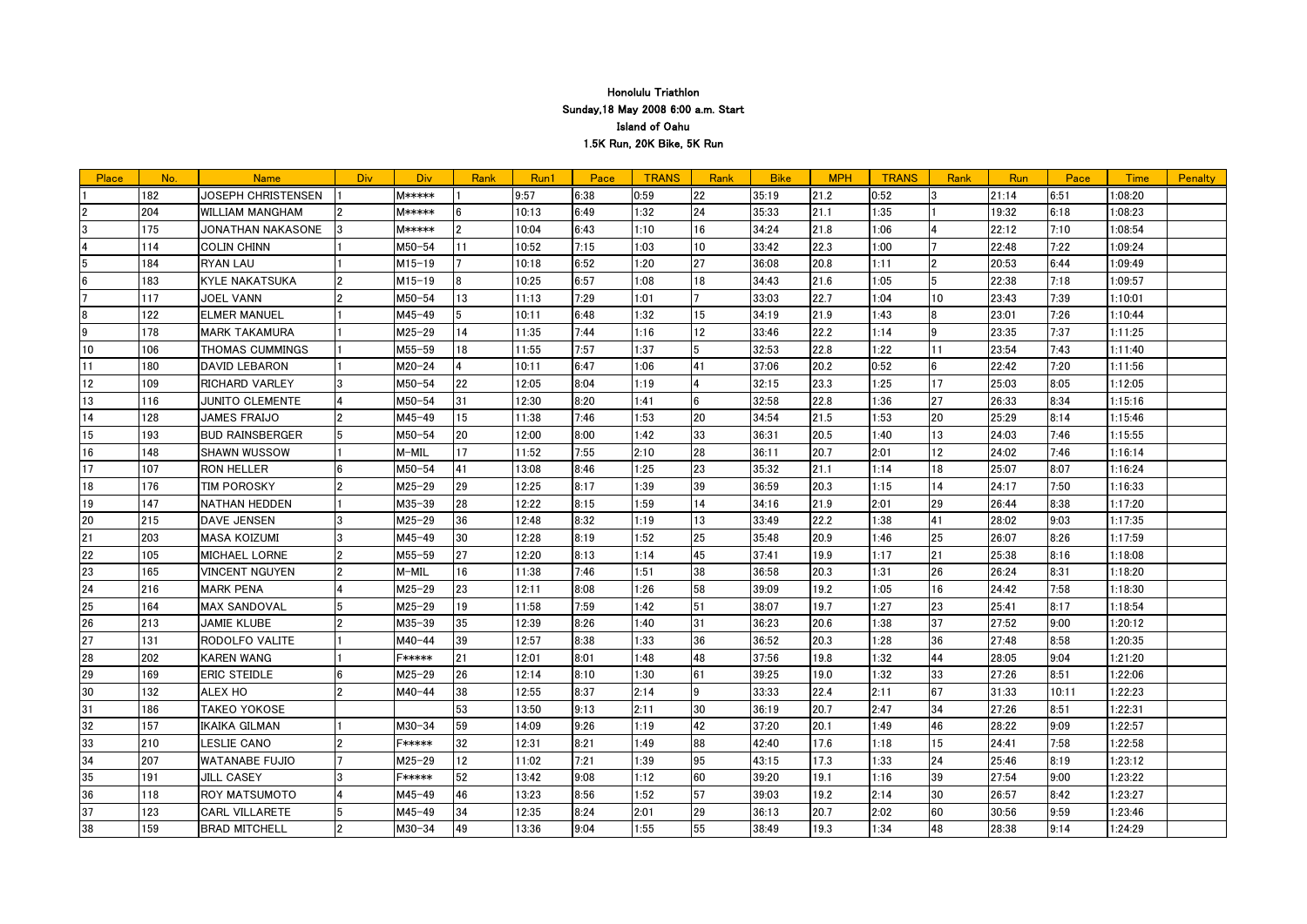| 2:17<br>39<br>121<br>JOHN LUNNING<br>$M45 - 49$<br> 81<br>15:02<br>10:01<br>19<br>34:50<br>21.5<br>1:50<br>64<br>31:06<br>10:02<br>:25:04<br>21<br>171<br>6:43<br>1:07<br>109<br>140<br>CHRISTOPHER GUARINO  3<br>M-MIL<br>10:05<br>1:35<br>35:02<br>21.4<br>37:24<br>12:04<br>1:25:11 |      |
|----------------------------------------------------------------------------------------------------------------------------------------------------------------------------------------------------------------------------------------------------------------------------------------|------|
|                                                                                                                                                                                                                                                                                        |      |
|                                                                                                                                                                                                                                                                                        |      |
| 65<br>14:20<br>9:34<br>2:05<br>56<br>19.3<br>2:07<br>38<br>27:52<br>9:00<br>MICHELLE WEST<br>$F35 - 39$<br>38:56<br>1:25:19<br>141<br>56                                                                                                                                               |      |
| 58<br>54<br>42<br>56<br>14:01<br>9:21<br>1:28<br>38:38<br>19.4<br>1:26<br>30:01<br>9:41<br>1:25:33<br>156<br>JOSHUA OGUMA<br>$M30 - 34$<br>3                                                                                                                                           |      |
| 35<br>13:39<br>70<br>18.7<br>3:26<br>43<br>163<br>LIONEL CABRAL<br>M25-29<br>51<br>9:06<br>1:53<br>40:09<br>27:40<br>8:56<br>1:26:46<br>8                                                                                                                                              |      |
| 52<br>47<br>13:31<br>9:01<br>46<br>19.8<br>2:40<br>29:03<br>9:22<br>44<br>EIJI YOSHIZAKI<br>M35-39<br>2:40<br>37:53<br>1:27:45<br>143                                                                                                                                                  | 2:00 |
| 12:50<br>19<br>45<br>217<br>$M25 - 29$<br>37<br>8:33<br>2:09<br>114<br>45:43<br>16.4<br>2:00<br>25:13<br>8:09<br>1:27:53<br><b>JUSTIN BARNES</b><br>9                                                                                                                                  |      |
| 57<br>9:38<br><b>ADRIAN LAU</b><br>M55-59<br>82<br>15:03<br>10:02<br>71<br>40:31<br>18.5<br>1:17<br>29:51<br>1:28:05<br>46<br>104<br>1:25                                                                                                                                              |      |
| 43<br>47<br>HIROKAZU MIYAMORI<br>71<br>14:41<br>9:47<br>68<br>18.8<br>2:30<br>9:04<br>1:28:11<br>146<br>M35-39<br>3:00<br>39:57<br>28:04                                                                                                                                               |      |
| 177<br>10 <sup>°</sup><br>63<br>14:14<br>86<br>17.7<br>51<br>29:01<br>9:22<br>48<br>RANDAHL MATSUNO<br>$M25 - 29$<br>9:29<br>1:25<br>42:24<br>1:15<br>1:28:16                                                                                                                          |      |
| 75<br>28<br>77<br>14:46<br>9:51<br>18.4<br>1:53<br>26:42<br>8:37<br>49<br>133<br><b>AKIHIRO HIEI</b><br>$M40 - 44$<br>4:19<br>40:41<br>1:28:19                                                                                                                                         |      |
| 10<br>10:50<br>18<br>22.6<br>1:19<br>122<br>50<br>166<br>MARK BERGER<br>11<br>M25-29<br>7:13<br>1:27<br>33:12<br>41:48<br>13:29<br>1:28:33                                                                                                                                             |      |
| 37<br>20.3<br>51<br>KAZUO SAKURADA<br>10:39<br>7:06<br>1:50<br>36:54<br>1:15<br>113<br>38:03<br>12:17<br>1:28:39<br>134<br>M40-44<br>9                                                                                                                                                 |      |
| 40<br>79<br>52<br>M45-49<br>62<br>14:12<br>9:28<br>2:52<br>37:04<br>20.2<br>1:24<br>10:43<br>126<br>ANDY ANCHETA<br>33:11<br>1:28:41                                                                                                                                                   |      |
| 40<br>50<br>13:37<br>9:05<br>103<br>44:18<br>16.9<br>1:21<br>27:54<br>9:00<br>1:28:52<br><b>TERESA LUKOWICZ</b><br>F25-29<br>1:43<br>53<br>76                                                                                                                                          |      |
| 74<br>49<br>54<br>135<br>15:25<br>10:17<br>2:20<br>18.4<br>1:47<br><b>KEITH COGDILL</b><br>$M40 - 44$<br> 91<br>40:40<br>28:43<br>9:16<br>1:28:53                                                                                                                                      |      |
| 97<br>47<br>40<br>13:07<br>8:45<br>17.2<br>1:56<br>28:23<br>9:10<br>55<br>86<br><b>EILEEN MARCEAU</b><br>$F25 - 29$<br>2:28<br>43:32<br>1:29:24                                                                                                                                        |      |
| 35<br>59<br>20.4<br>2:39<br>99<br>2:47<br>30:48<br>9:56<br>56<br><b>DAN WALKER</b><br>M65-69<br>113<br>16:25<br>10:57<br>36:49<br>1:29:26                                                                                                                                              |      |
| 94<br>42<br>57<br>MARISA BEDROSIAN<br>43<br>13:14<br>16.7<br>1:34<br>9:04<br>F20-24<br>8:49<br>1:38<br>111<br>45:00<br>28:04<br>1:29:28                                                                                                                                                |      |
| 80<br>67<br>47<br>REGINALD PADILLA<br>M30-34<br>14:29<br>9:40<br>1:55<br>37:55<br>19.8<br>1:53<br>33:18<br>10:45<br>1:29:29<br>58<br>158                                                                                                                                               |      |
| 33<br>12:32<br>8:21<br>l2<br>29.7<br>141<br>15:50<br>181<br>JOE GIBSON<br>$M20 - 24$<br>1:28<br>25:16<br>1:15<br>49:05<br>1:29:34<br>59                                                                                                                                                |      |
| 53<br>17<br>55<br>14:00<br>9:20<br>17.3<br>1:33<br>29:06<br>9:24<br>1:29:38<br>YVETTE FLYNN<br>F50-54<br>1:40<br>196<br>43:21<br>60                                                                                                                                                    |      |
| 22<br>161<br>208<br>78<br>14:46<br>9:51<br>2:34<br>113<br>45:32<br>16.5<br>1:19<br>25:40<br>8:17<br>1:29:50<br>HIROKO YOSHISAKI<br>3<br>$F25 - 29$                                                                                                                                     |      |
| 12 <sub>2</sub><br>44<br>84<br>1:35<br>62<br>218<br><b>JOHN SHARKEY</b><br>$M25 - 29$<br>13:15<br>8:50<br>1:16<br>41:32<br>18.1<br>71<br>32:16<br>10:25<br>1:29:52                                                                                                                     |      |
| 74<br>97<br>75<br>14:45<br>9:50<br>64<br>18.9<br>1:24<br>32:27<br>10:28<br>63<br>SASHA HIGGINS<br>F15-19<br>1:38<br>39:42<br>1:29:54                                                                                                                                                   |      |
| 43<br>72<br>26<br>20.9<br>103<br>REBECCA REILLY<br>14:42<br>9:48<br>1:38<br>35:52<br>1:45<br>36:01<br>11:37<br>1:29:57<br>64<br>F-MIL                                                                                                                                                  |      |
| 67<br>9:24<br>54<br>9:25<br>103<br><b>CLIFFORD HONG</b><br>M55-59<br>58<br>14:06<br>3:37<br>39:56<br>18.8<br>3:14<br>29:10<br>1:30:02<br>65                                                                                                                                            |      |
| 44<br>20.0<br>66<br>119<br>16:55<br>2:13<br>2:07<br>10:09<br>152<br>CEDRIC CAAGBAY<br>$M35 - 39$<br>11:17<br>37:28<br>31:26<br>1:30:07<br>66                                                                                                                                           |      |
| 83<br>66<br>14:25<br>9:37<br>50<br>33:47<br>10:54<br>67<br>130<br>ALAN KATO<br>$M45 - 49$<br>2:01<br>37:58<br>19.8<br>2:05<br>1:30:14                                                                                                                                                  |      |
| 65<br>49<br>98<br>15:51<br>10:34<br>2:22<br>53<br>19.5<br>2:29<br>31:24<br>10:08<br>168<br><b>JENNIFER WAITE</b><br>F35-39<br>38:22<br>1:30:26                                                                                                                                         |      |
| 56<br>69<br>LIZ BEAL<br>$\overline{2}$<br>73<br>14:43<br> 90 <br>17.5<br>1:38<br>29:49<br>9:37<br>93<br>$F20 - 24$<br>9:49<br>1:38<br>42:49<br>1:30:35                                                                                                                                 |      |
| 32<br>70<br>45<br>8:51<br>15.5<br>27:07<br>91<br>LIZ BURYK<br>13:16<br>1:18<br>123<br>0:59<br>8:45<br>1:30:58<br>3<br>F20-24<br>48:19                                                                                                                                                  |      |
| 69<br>71<br>212<br>57<br>14:06<br>9:24<br>2:15<br>80<br>18.2<br>10:19<br>MELISSA ZUPNER<br>F40-44<br>41:11<br>1:40<br>31:58<br>1:31:08                                                                                                                                                 |      |
| 107<br>50<br>72<br>142<br>M35-39<br>54<br>13:59<br>9:19<br>1:58<br>44:35<br>16.8<br>1:59<br>28:48<br>9:18<br>1:31:17<br><b>STEVE SMORE</b>                                                                                                                                             |      |
| 57<br> 92 <br>45<br>73<br>16:09<br>17.4<br>2:13<br>28:10<br>9:05<br>ERI OKAWA<br>$F35 - 39$<br>109<br>10:46<br>1:55<br>43:00<br>1:31:26                                                                                                                                                |      |
| 74<br>85<br>49<br>102<br>35:50<br>136<br><b>DEVIN FUKUNAGA</b><br>6<br>$M40 - 44$<br>15:15<br>10:10<br>1:18<br>37:58<br>19.8<br>1:18<br>11:34<br>1:31:39                                                                                                                               |      |
| 77<br>75<br>13<br>9:44<br>168<br>RHONEE ROJAS<br>$M25 - 29$<br>70<br>14:36<br>1:20<br> 81<br>41:17<br>18.2<br>1:30<br>33:09<br>10:42<br>1:31:51                                                                                                                                        |      |
| 84<br> 91<br>17.5<br>1:35<br>63<br>76<br>F25-29<br>74<br>14:43<br>9:49<br>1:39<br>42:51<br>10:02<br>1:31:52<br>JULIE SITTIG<br>31:06                                                                                                                                                   |      |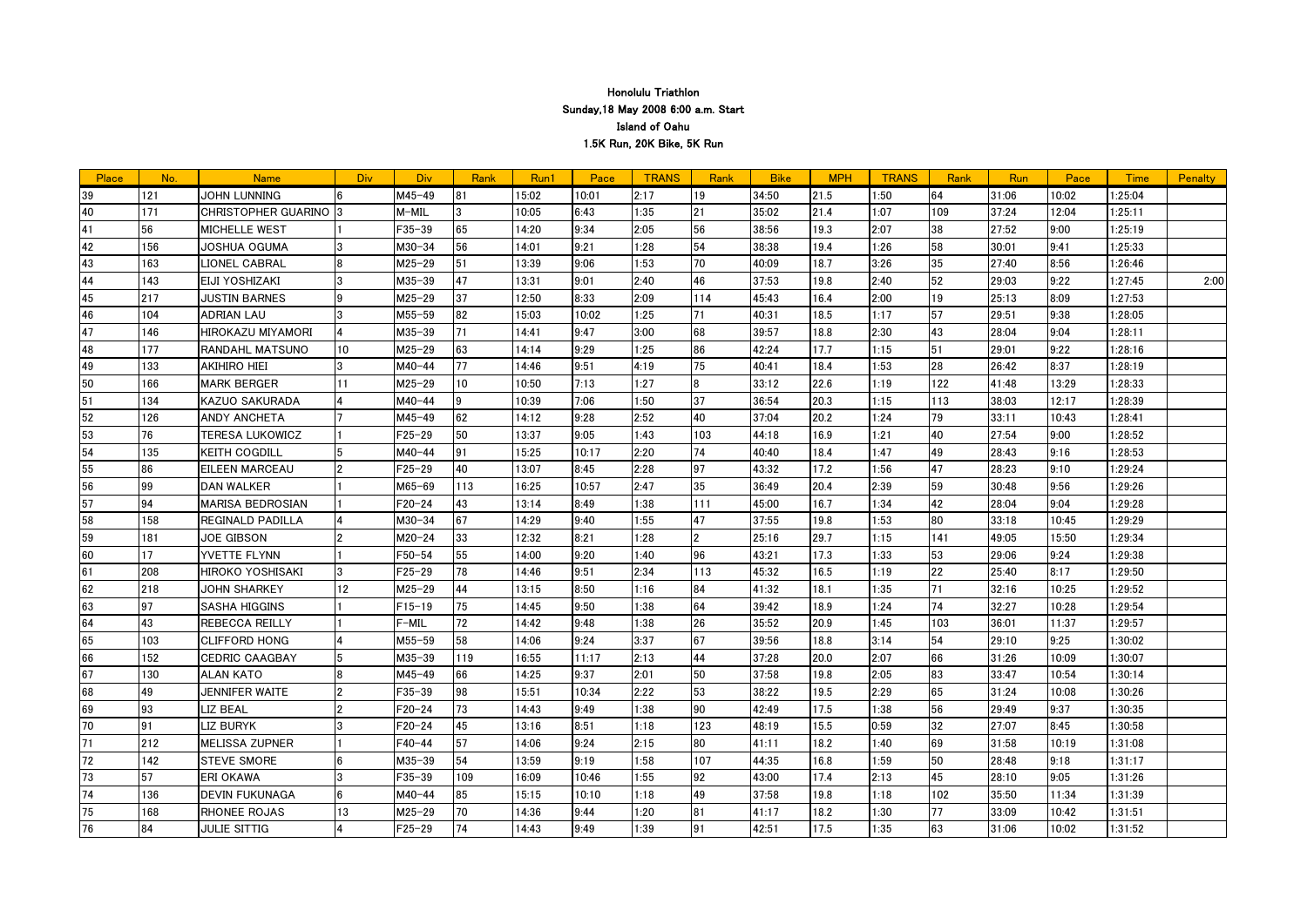| Place | No. | <b>Name</b>              | Div.           | <b>Div</b> | Rank | Run1  | Pace  | <b>TRANS</b> | Rank | <b>Bike</b> | <b>MPH</b> | <b>TRANS</b> | Rank | Run   | Pace  | Time    | <b>Penalty</b> |
|-------|-----|--------------------------|----------------|------------|------|-------|-------|--------------|------|-------------|------------|--------------|------|-------|-------|---------|----------------|
| 77    | 22  | <b>JUDI BRUSETT</b>      |                | $F45 - 49$ | 108  | 16:09 | 10:46 | 1:51         | 59   | 39:10       | 19.1       | 1:39         | 78   | 33:10 | 10:42 | 1:31:56 |                |
| 78    | 139 | <b>DONN TAKAKI</b>       |                | $M40 - 44$ | 64   | 14:17 | 9:31  | 2:13         | 101  | 44:00       | 17.0       | 2:14         | 55   | 29:46 | 9:37  | 1:32:28 |                |
| 79    | 14  | <b>CHARMAINE CANITE</b>  |                | $F55 - 59$ | 104  | 16:04 | 10:43 | 1:44         | 79   | 40:57       | 18.3       | 1:31         | 75   | 32:37 | 10:32 | 1:32:51 |                |
| 80    | 174 | <b>MARK RAU</b>          | 14             | $M25 - 29$ | 89   | 15:23 | 10:15 | 1:17         | 73   | 40:35       | 18.5       | 1:18         | 90   | 34:25 | 11:07 | 1:32:55 |                |
| 81    | 81  | <b>KRISTIN SPEAR</b>     |                | F25-29     | 48   | 13:34 | 9:03  | 2:12         | 106  | 44:34       | 16.8       | 1:42         | 62   | 31:00 | 10:00 | 1:33:00 |                |
| 82    | 144 | <b>DIRK NOWACK</b>       |                | M35-39     | 79   | 14:49 | 9:53  | 1:20         | 89   | 42:41       | 17.6       | 1:15         | 81   | 33:20 | 10:45 | 1:33:23 |                |
| 83    | 125 | ERNIE ENDAYA             |                | M45-49     | 60   | 14:11 | 9:28  | 2:02         |      | 21:02       | 35.7       | 2:09         | 146  | 54:07 | 17:28 | 1:33:29 |                |
| 84    | 102 | YASUHIKO MIYAHARA        |                | $M60 - 64$ | 83   | 15:10 | 10:07 | 1:59         | 66   | 39:49       | 18.8       | 2:12         | 91   | 35:02 | 11:18 | 1:34:10 |                |
| 85    | 53  | <b>BETH ZUBOWICZ</b>     |                | $F35 - 39$ | 97   | 15:49 | 10:33 | 2:23         | 85   | 42:12       | 17.8       | 2:07         | 68   | 31:41 | 10:14 | 1:34:11 |                |
| 86    | 26  | <b>CASANDRA DOWNEY</b>   |                | F45-49     | 86   | 15:19 | 10:13 | 1:44         | 63   | 39:39       | 18.9       | 1:49         | 101  | 35:46 | 11:33 | 1:34:14 |                |
| 87    | 214 | <b>GABI JAKOBS</b>       |                | F35-39     | 76   | 14:45 | 9:50  | 1:46         | 82   | 41:20       | 18.1       | 1:26         | 94   | 35:16 | 11:23 | 1:34:30 |                |
| 88    | 77  | <b>GINA YONAMINE</b>     |                | $F25 - 29$ | 88   | 15:20 | 10:13 | 1:51         | 94   | 43:08       | 17.4       | 1:55         | 73   | 32:22 | 10:27 | 1:34:34 |                |
| 89    | 124 | ROBERT CAMELLO           | 10             | M45-49     | 24   | 12:12 | 8:08  | 2:27         | 134  | 50:56       | 14.7       | 2:16         | 31   | 27:03 | 8:44  | 1:34:52 |                |
| 90    | 30  | ORELIE VILLARETE         |                | F45-49     | 94   | 15:36 | 10:24 | 2:26         | 62   | 39:30       | 19.0       | 2:15         | 95   | 35:20 | 11:24 | 1:35:04 |                |
| I91   | 62  | YDIA MERTYRIS            |                | Athena     | 118  | 16:48 | 11:12 | 1:46         | 69   | 40:01       | 18.7       | 1:36         | 100  | 35:46 | 11:33 | 1:35:54 |                |
| 92    | 115 | <b>BOB VEGA</b>          |                | $M50 - 54$ | 90   | 15:24 | 10:16 | 2:53         | 83   | 41:25       | 18.1       | 2:37         | 86   | 33:56 | 10:57 | 1:36:13 |                |
| 93    | 201 | ERIN JOHNSON             |                | F20-24     | 105  | 16:04 | 10:43 | 1:54         | 77   | 40:52       | 18.4       | 2:14         | 97   | 35:31 | 11:28 | 1:36:33 |                |
| 94    | 219 | LYNNETTE JOHNSON         |                | F-MIL      | 100  | 15:59 | 10:40 | 1:57         | 87   | 42:27       | 17.7       | 2:01         | 88   | 34:11 | 11:02 | 1:36:33 |                |
| 95    | 15  | <b>MYRIAM HAFELE</b>     |                | F50-54     | 68   | 14:32 | 9:42  | 2:36         | 102  | 44:09       | 17.0       | 1:32         | 85   | 33:54 | 10:56 | 1:36:41 |                |
| 96    | 192 | SUZANNE AGASI            |                | $F35 - 39$ | 111  | 16:14 | 10:49 | 1:59         | 99   | 43:49       | 17.1       | 2:19         | 76   | 32:50 | 10:36 | 1:37:08 |                |
| 97    | 69  | <b>MELISSA FERNANDEZ</b> |                | F30-34     | 80   | 14:55 | 9:57  | 1:45         | 104  | 44:26       | 16.9       | 1:44         | 89   | 34:21 | 11:05 | 1:37:08 |                |
| 98    | 100 | <b>JOE WILLIAMS</b>      |                | $M60 - 64$ | 69   | 14:33 | 9:42  | 2:03         | 105  | 44:30       | 16.9       | 1:20         | 92   | 35:10 | 11:21 | 1:37:34 |                |
| 99    | 205 | <b>ANDREW LANNING</b>    | 11             | $M45 - 49$ | 95   | 15:43 | 10:29 | 2:21         | 43   | 37:21       | 20.1       | 2:55         | 116  | 39:26 | 12:44 | 1:37:44 |                |
| 100   | 145 | KEIICHI TAJIMA           |                | M35-39     | 42   | 13:13 | 8:49  | 2:22         | 130  | 50:21       | 14.9       | 1:31         | 61   | 31:00 | 10:00 | 1:38:25 |                |
| 101   | 200 | <b>CAROLYN HALL</b>      |                | $F55 - 59$ | 122  | 17:09 | 11:26 | 1:53         | 65   | 39:45       | 18.9       | 2:26         | 114  | 38:09 | 12:19 | 1:39:20 |                |
| 102   | 11  | <b>MAIYA MARSHALL</b>    |                | $F20 - 24$ | 127  | 18:06 | 12:04 | 3:32         | 11   | 33:45       | 22.2       | 2:37         | 123  | 42:06 | 13:35 | 1:40:04 |                |
| 103   | 112 | <b>RAY BORN</b>          |                | $M50 - 54$ | 87   | 15:19 | 10:13 | 2:03         | 98   | 43:44       | 17.1       | 1:37         | 110  | 37:30 | 12:06 | 1:40:11 |                |
| 104   | 55  | <b>SHANNON MURPHY</b>    | 2              | Athena     | 107  | 16:08 | 10:46 | 2:38         | 34   | 36:33       | 20.5       | 3:08         | 128  | 43:10 | 13:56 | 1:41:36 |                |
| 105   | 27  | <b>BARBARA BLACKBURN</b> | 3              | Athena     | 106  | 16:08 | 10:45 | 2:45         | 32   | 36:28       | 20.6       | 3:07         | 129  | 43:11 | 13:56 | 1:41:36 |                |
| 106   | 137 | <b>WAYLAND KWOCK</b>     |                | $M40 - 44$ | 135  | 19:12 | 12:48 | 2:24         | 78   | 40:54       | 18.3       | 1:42         | 111  | 37:32 | 12:07 | 1:41:42 |                |
| 107   | 37  | MARGARET WORRALL         | $\overline{2}$ | $F40 - 44$ | 114  | 16:26 | 10:57 | 2:06         | 128  | 49:42       | 15.1       | 1:26         | 72   | 32:17 | 10:25 | 1:41:56 |                |
| 108   | 42  | <b>DIANA SUZUKI</b>      | 3              | $F40 - 44$ | 115  | 16:31 | 11:01 | 2:19         | 110  | 44:51       | 16.7       | 3:30         | 98   | 35:32 | 11:28 | 1:42:41 |                |
| 109   | 75  | TRICIA KAVLE             |                | $F30 - 34$ | 112  | 16:20 | 10:53 | 2:01         | 115  | 45:43       | 16.4       | 1:32         | 108  | 37:08 | 11:59 | 1:42:42 |                |
| 110   | 67  | <b>SAVANNAH ESTES</b>    | 3              | F-MIL      | 101  | 16:01 | 10:41 | 2:00         | 121  | 47:27       | 15.8       | 2:06         | 99   | 35:33 | 11:28 | 1:43:04 |                |
| 111   | 68  | <b>VALARIE BROOKHART</b> | 13             | $F30 - 34$ | 102  | 16:02 | 10:41 | 1:58         | 122  | 47:28       | 15.8       | 2:08         | 96   | 35:30 | 11:28 | 1:43:04 |                |
| 112   | 41  | <b>ALAINA VALITE</b>     |                | F40-44     | 96   | 15:48 | 10:32 | 2:43         | 112  | 45:02       | 16.7       | 2:43         | 106  | 36:56 | 11:55 | 1:43:09 |                |
| 113   | 71  | JAMIE ORSI               |                | $F30 - 34$ | 117  | 16:39 | 11:06 | 1:31         | 120  | 47:19       | 15.9       | 1:21         | 105  | 36:21 | 11:44 | 1:43:09 |                |
| 114   | 61  | <b>ROBIN WIELINS</b>     | 5              | F30-34     | 116  | 16:33 | 11:02 | 3:48         | 100  | 43:50       | 17.1       | 3:16         | 104  | 36:08 | 11:40 | 1:43:34 |                |